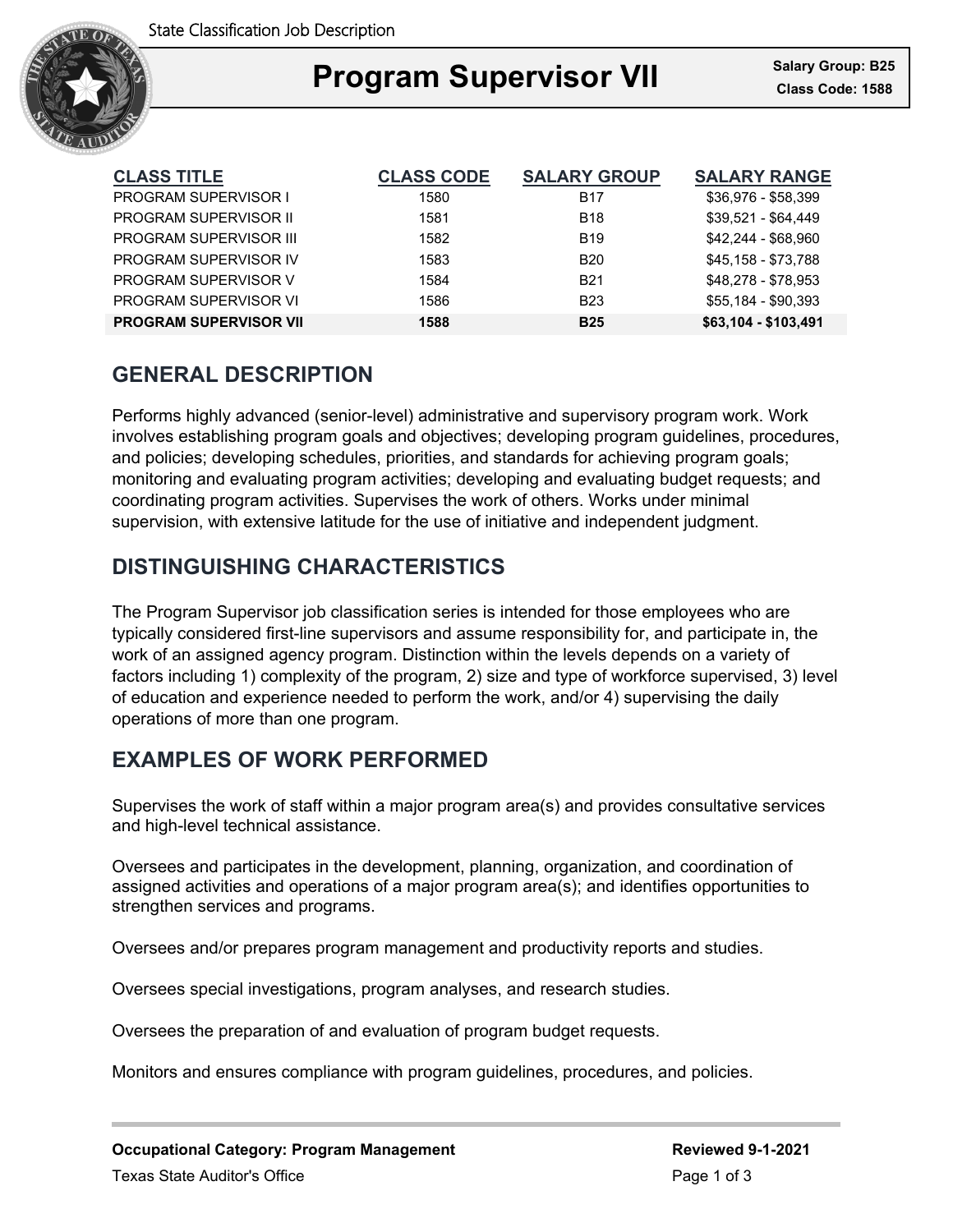Participates in the development and implementation of new major programs and initiatives.

Establishes program goals and objectives; develops and approves schedules, priorities, and standards for achieving goals; and oversees the development and implementation of effective program evaluation activities.

Writes, reviews, and edits reports related to program area, and provides management with current information pertaining to program operations.

Leads or participates on special projects, task forces, and committees.

Advises on interpretation, application, and modification of policies and procedures related to the program.

Works with and speaks to community and professional groups to coordinate, improve, and stimulate interest in the program(s) and to secure support for program(s).

Works with senior management in the development and implementation of new policies and procedures related to a program area.

Prepares and conducts seminars and presentations about assigned program area(s) for citizens, clients, staff, management, or elected officials.

Performs related work as assigned.

## **GENERAL QUALIFICATION GUIDELINES**

### **EXPERIENCE AND EDUCATION**

Experience in the administration of a program relevant to the assignment. Graduation from an accredited four-year college or university with major course work in a field relevant to the assignment is generally preferred. Experience and education may be substituted for one another.

#### **KNOWLEDGE, SKILLS, AND ABILITIES**

Knowledge of local, state, and federal laws related to the program area; public administration and management techniques; statistical analysis processes; budget processes; research techniques; training and marketing techniques; and program management processes and techniques.

Skill in identifying measures or indicators of program and staff performance and the use of a computer and applicable software.

Ability to gather, assemble, correlate, and analyze facts; to establish goals and objectives; to devise solutions to administrative problems; to develop, evaluate and interpret administrative policies and procedures; and to supervise the work of others.